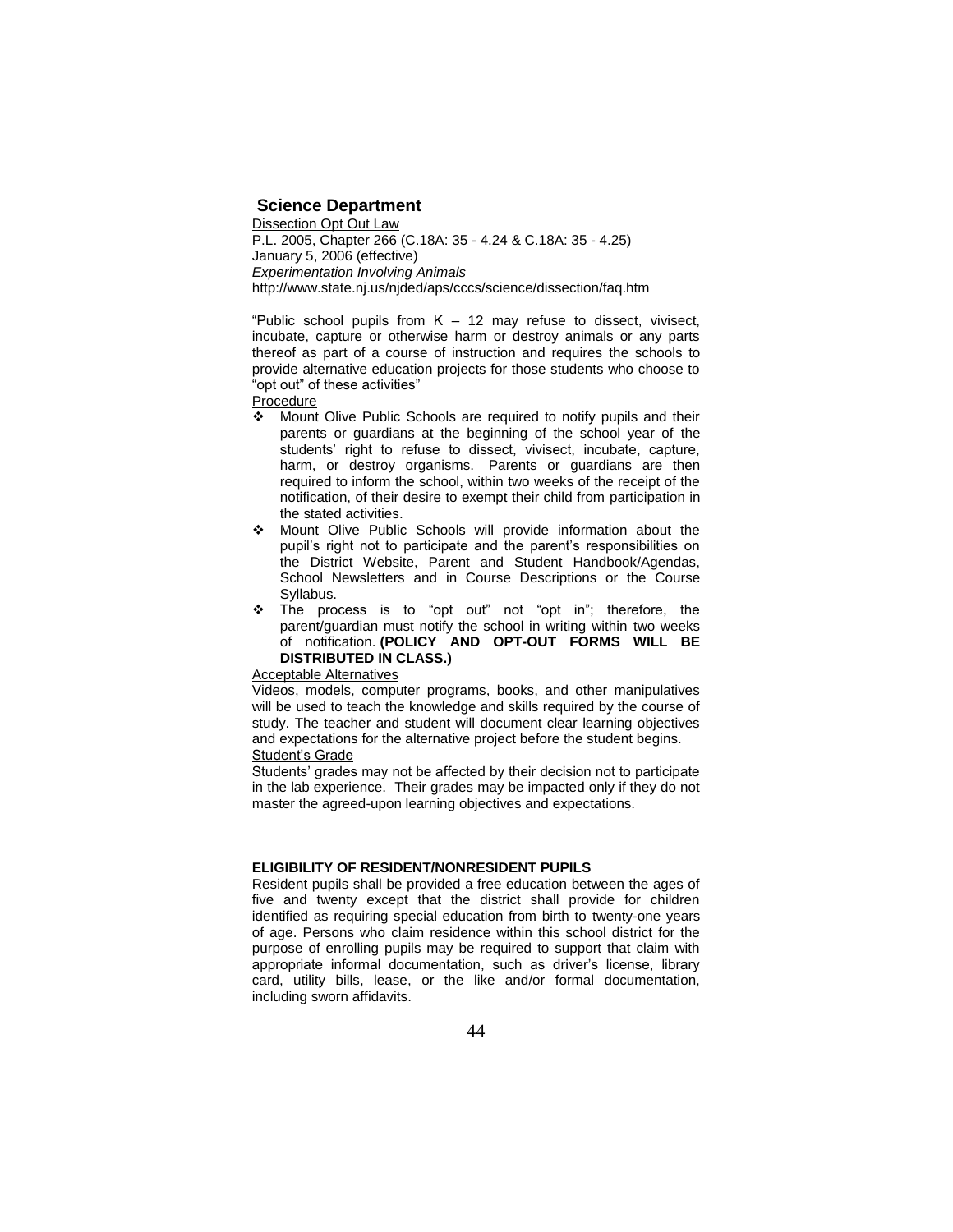#### **REHABILITATION ACT OF 1973**

Section 504 of the Rehabilitation Act of 1973, 29 USC 706, covers preschool, elementary, and secondary education. Section 504 provides that no qualified handicapped person may be discriminated against in hiring, promotion, benefits or job assignment based upon the handicap. The Board of Education must make responsible recommendations for the physical or mental limitation of the handicapped applicants. Moreover, no qualified handicapped person may be denied participation in a program because facilities are not accessible. In addition, the Board of Education is required to provide free and appropriate public education for each qualified handicapped person. Any individual with questions pertaining to Section 504 should contact Ms. Lisa Schleer, Director of Special Services at (973) 691 – 4000 x 8401.

## **AFFIRMATIVE ACTION STATEMENT**

Students, staff and members of the community may contact the District's Affirmative Action Officer at (973) 691 – 4000, Route 46, Budd Lake, New Jersey 07828 for information regarding the affirmative action policy, affirmative action plans, grievance procedures and sexual harassment policy.

Any student who believes he/she has been discriminated against may file a grievance with the District's Affirmative Action Officer (Brad Halien). If the grievance is not resolved within five days, the student has ten (10) days to appeal to the Superintendent. If, within five (5) days, the grievance is still not resolved to the student's satisfaction, he/she has ten (10) days to make an appeal to the Board of Education which will hear the complaint at the next regular meeting or within thirty (30) calendar days. In addition, any individual may petition the Commissioner of Education to resolve a dispute under NJSA regulations.

### **ANTI-BIAS POLICY**

It is Mount Olive School District's explicit policy to develop students according to their performance and potential, without discrimination based on race, color, religion, national origin, sex, disability or sexual orientation.

All students must conduct themselves in a manner that shows respect for one another and the value placed on civility in the environment. Every student must be free from discrimination or harassment from any other student. Specifically, inappropriate actions that demean another individual on the basis of his or her personal attributes will not be tolerated. Inappropriate actions or behavior includes but is not limited to jokes, slurs, disparaging or derogatory remarks that are racist, ethnic, sexist or related to sexual orientation or disabilities.

## **STUDENT AND STAFF PHOTO ID CARDS**

Students and staff will be given photo ID cards at the beginning of the school year. All students and staff must clearly display the identification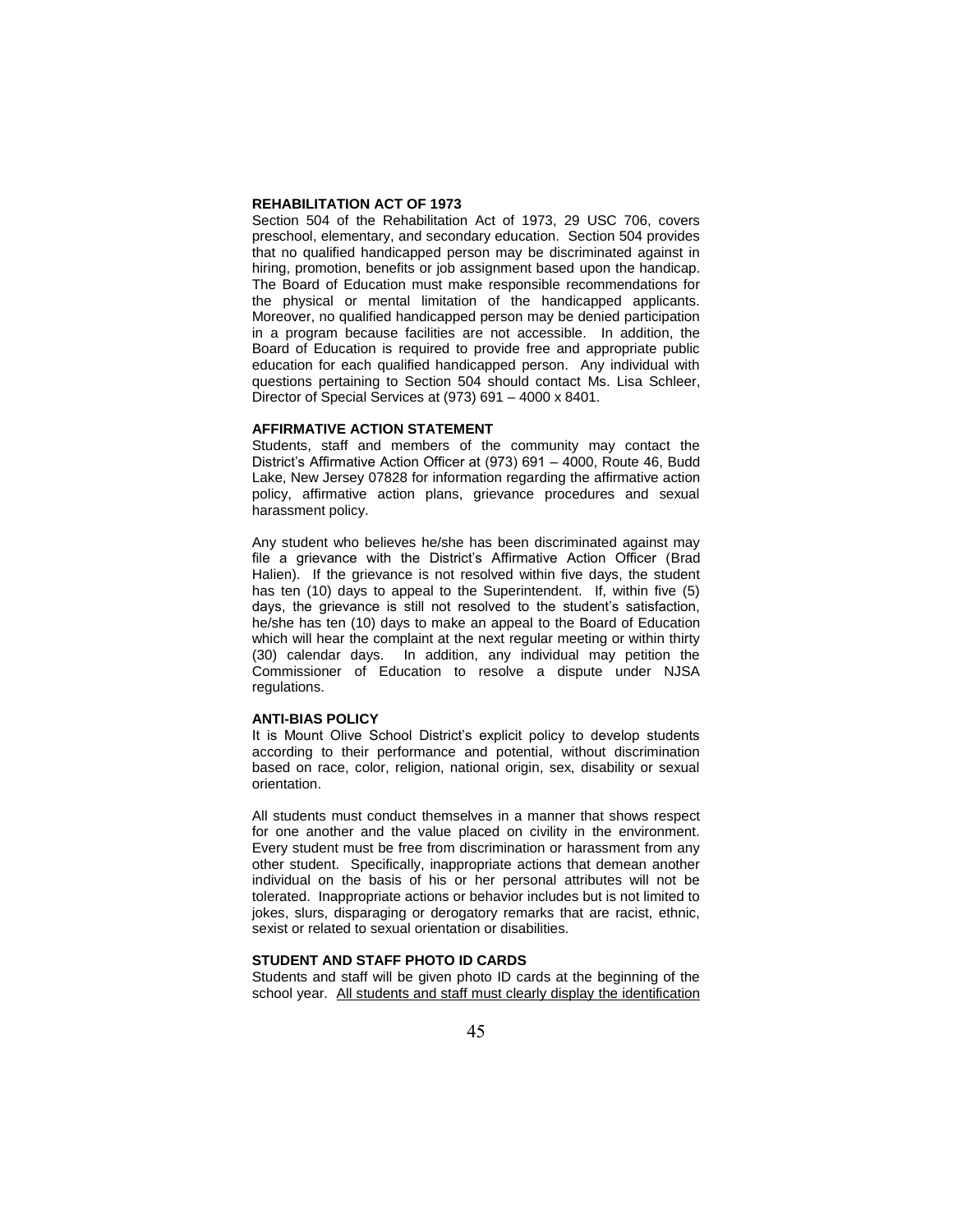card on their person above the waist at all times. These will be useful in making student identification easy for security purposes, as well as extracurricular activities, including dances, athletic events, and throughout the community. The student ID card will be required for admission to the Library, Attendance Office, Nurses' Office and the Writing Center. **Cost for replacement is \$10**.

### **SECTION II: ATTENDANCE RULES & REGULATIONS**

### \***Please be aware that these attendance policies are subject to change as they are under review by the local Board of Education**

New Jersey State Law and the Mt. Olive Board of Education requires regular attendance of all students enrolled in the public schools and has instituted the following regulations:

- In order to determine the nature of a student's absence from school, the Attendance Office will attempt to contact the student's parent/guardian by electronic phone call. A student's parent/guardian is required to call in student absences to the Attendance Office prior to 9:00 a.m. The attendance line operates 24 hours/day. Only a parent/guardian may phone-in to report a student's absence from school. Students impersonating a parent/guardian will be subject to disciplinary action.
- Regarding chronic illnesses, parents should submit a doctor's note to the attendance office indicating the nature of the chronic illness and how it may affect a student's school attendance. The doctor's note should be filed with the school at the beginning of the school year or at such time when the chronic illness is identified. No student may receive a blanket excuse from an attendance policy without specific documentation for each incident.

In keeping with the prevailing laws of the state: "Any child between the ages of six and sixteen years who shall repeatedly be absent from school, and any child of such age found away from school during school hours whose parent, guardian or other person having charge and control of the child is unable to cause him to attend school and any pupil who is incorrigible, actually vagrant, vicious, or immoral in conduct, shall be deemed to be a juvenile delinquent and shall be proceeded against any such." (18A:38-27)

- The number of absences allowed for a new student entrant is figured at 1.4 absences per month for the remainder of the school year. Example: A student enters the high school in February; thus, he/she has 1.4 days for the months of February, March, April, May, and June, allowing him/her a total of 7 absences for the school year.
- Participation in School Events Students must be in attendance no later than the end of second block on the day of the event, or if a weekend event, the last day of school before the event. No student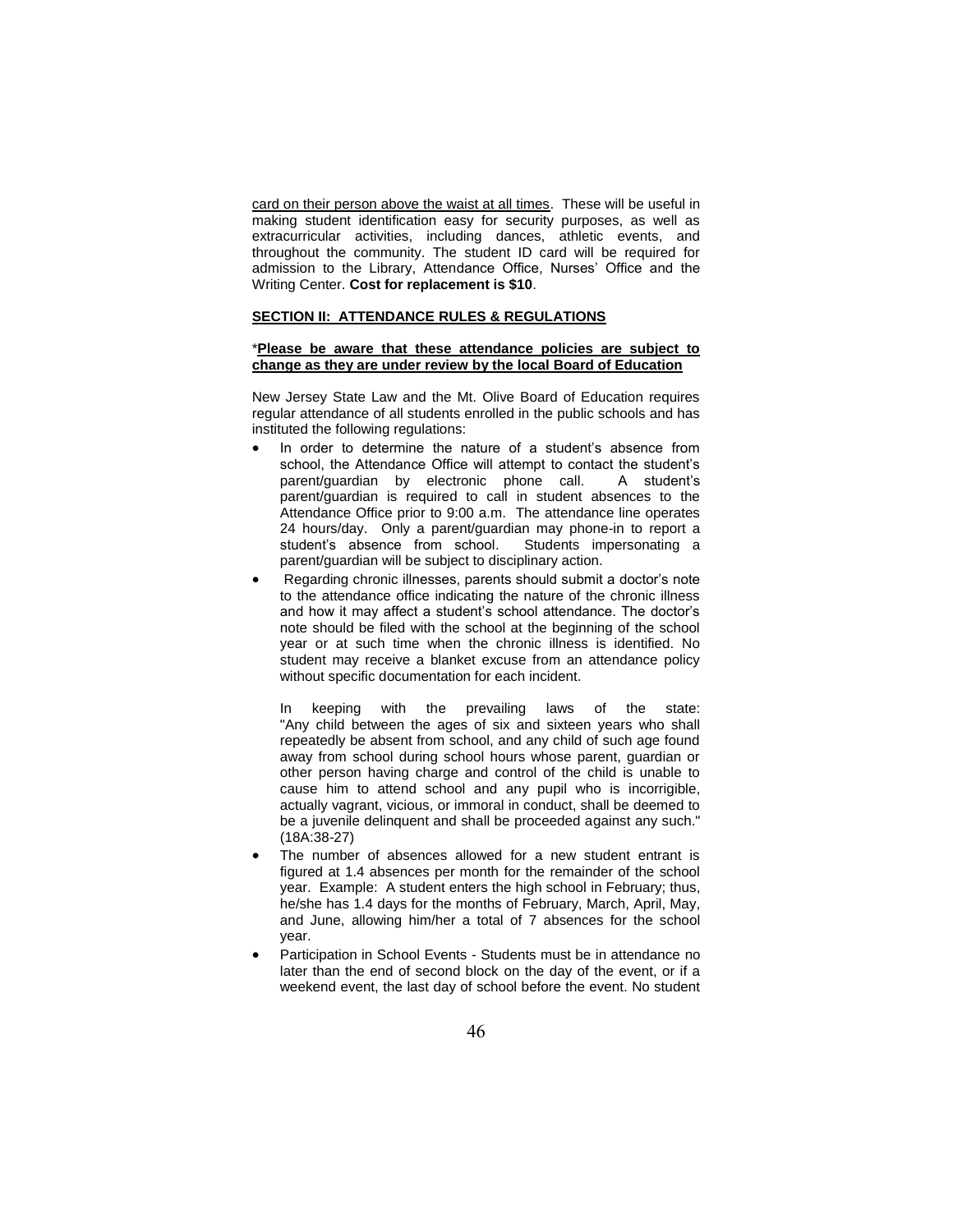may participate in a program or event related to student activities or athletics who is absent on the above-mentioned days. More specific information will be outlined in the contract for the event or in the athletic policy. (See page 88)

#### **Unexplained absences N.J.A.C. 6A:6-7.8**

In accordance with N.J.A.C. 6A:6-7.8, in addition to the attendance policy for course credit as outlined in this student handbook, there are additional attendance requirements as follows:

- For up to four cumulative unexplained absences, the school shall a) make a reasonable attempt to notify the student's parents prior to the start of the following day; b) investigate the cause of the unexplained absence; c) develop an action plan designed to address patterns of unexplained absences and to return the child to regular attendance at school; d) contact DYFS if abuse or neglect is suspected; e) cooperate with law enforcement and other agencies, as appropriate.
- For between five and nine cumulative unexplained absences, the school shall a) make a reasonable attempt to notify the student's parents prior to the start of the following day; b) investigate the cause of the unexplained absence; c) evaluate the appropriateness of the action plan; d) revise the plan if needed and establish outcomes based upon student needs and necessary interventions.
- For cumulative unexplained absences of ten (10) or more, the school shall a) make a mandatory referral to the court; b) make a reasonable attempt to notify the parents of the mandatory referral; c) continue to consult with a parent and any involved agency to support the student's return to regular attendance; d) cooperate with law enforcement and other agencies as appropriate; e) compel attendance at school in accordance with the statutory and administrative means available, including proceeding to court.

## **CUMULATIVE (Unexcused) ABSENCES**

Cumulative absences are recorded for full day absences, absences from individual classes, class cutting, class lates, and truancy. Students are responsible for making up all work missed.

- A student will not be granted credit in a scheduled course after his/her cumulative absences exceed fourteen (14) absences (7 in a semester course). Students will remain in the scheduled course even after exceeding the limit noted above. Report cards will indicate grades earned in courses each marking period; however, report cards and the permanent records will also indicate "no creditexcessive absenteeism" for final grade.
- Illnesses are cumulative. Doctors' notes can be used in the appeals process.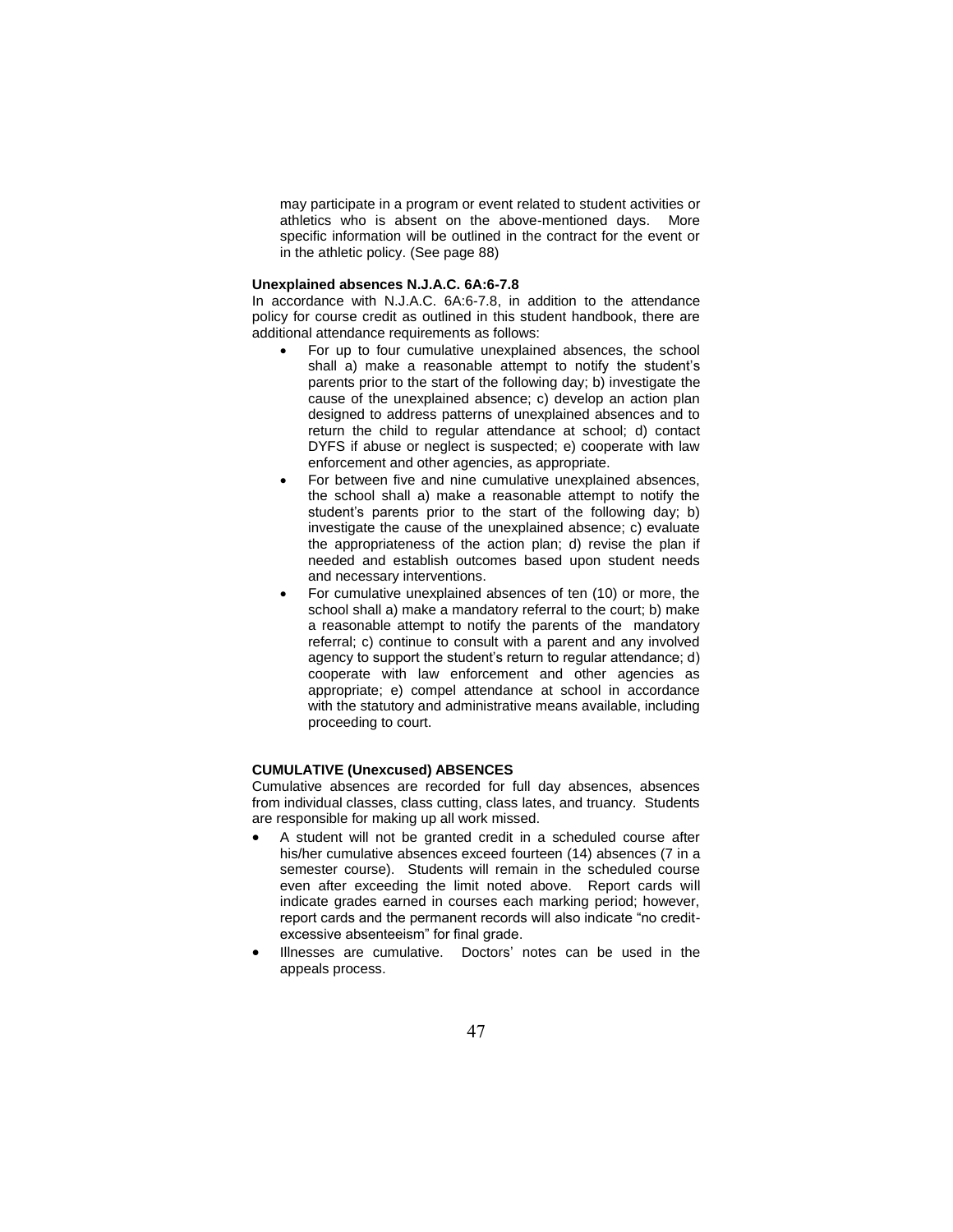- **Family vacations are not excused absences and teachers are not required to provide work for such circumstances.**
- Visiting sick relatives is considered a cumulative absence but may be used in the appeal process.
- Parents/guardians must make themselves aware of cumulative absences by checking Power School.

### **NON-CUMULATIVE ABSENCES - (Absent excused)**

Certain extreme and unavoidable circumstances may prevent a student from attending school. The reasons listed below shall count as noncumulative absences; however, all work missed must still be made up at the student's initiative. Non-cumulative absences will be allowed for:

- Death in the immediate family (mother, father, brother, sister, grandparent). A note is required upon return to school.
- Religious holidays, as recognized by the State Board of Education. **Notes must be submitted within 24 hours in advance of absence**.
- Administrative reasons, field trips, extra-curricular activities, and special programs.
- 3 Days of College Visits per year, during Junior and Senior Years, with documentation on college letterhead
- College Placement Tests scheduled by the college are excused with proper documentation from the college.
- Out-of-School Suspensions and In-School Suspensions.
- Students are required to present documentation regarding noncumulative absences to the Attendance Office for processing**.**

**By state law all absences, both cumulative and non-cumulative,**  must be verified by either a doctor's note, a notice for a court appearance or by a parent note submitted to the Attendance Office upon the student's return to school. Although the parent notes do not excuse the absence, it is a means of verifying the parent's knowledge of the student's absence. Students who absent more than 30 days, no matter what the reason – excused or unexcused - may lose credit.

#### **APPEALS**

Appeals for loss of credit will be made to the Attendance Committee, which includes the vice principal, guidance counselor, school nurse, and two teachers. Appeals must be made in writing by the parent/guardian after loss of credit is apparent by checking Power School. Parents/guardians and students may present any extenuating circumstances relative to the absences to the Committee. The Attendance Committee may do one of the following but is not limited to:

- Restore credit based on the appeal circumstances.
- Deny appeal, in which case the student may make up the credit through successful completion of summer school or by successfully completing the course the following year.
- Put student on probation for the remainder of the school year to monitor attendance.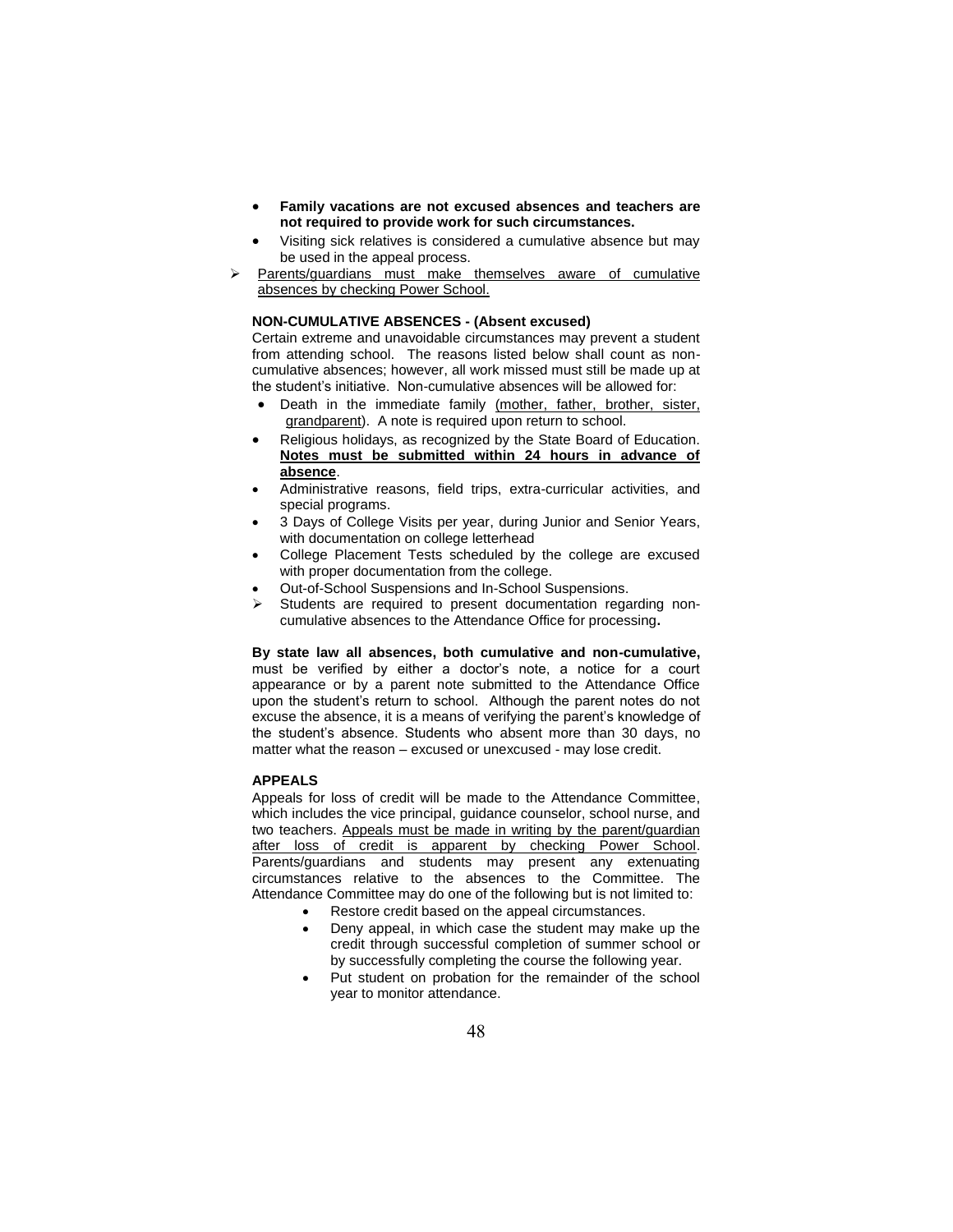#### **EARLY DISMISSAL FROM SCHOOL**

All students (including those 18 and older) must have parent/guardian permission for early dismissal. If it becomes necessary for a student to leave school prior to regular dismissal time, a written request or fax (973 927 2215) from the parent/guardian must be presented in advance to the Attendance Office. This request should state the reason for early dismissal, the time at which the student is to sign out, method of transportation to be used and who is providing the transportation. The parent/guardian must call the Attendance Office as well to verify the written note. With this request, the student may sign out, obtain a pass from the Attendance Office and wait in the Attendance area until the parent/guardian comes into the school, shows I.D. and signs the student out.

Students who need to leave school early but have not brought in a written request must be signed out by a parent or guardian before leaving the school. Students will only be called at the beginning or end of a block. Parents should report to the Visitor's Center so that the student may be located. Parents must produce valid identification before signing a student out. The parent should then wait for the student at the Visitor's Center.

If a student is dismissed early from the Nurses' Office, parents must make provision for transportation home, as the student will not be dismissed otherwise. **No student may drive him/herself home if dismissing due to illness without parent and administrative permission.**

Students who leave school early on a regular basis (Vo-Tech, work study etc.) should complete the appropriate form, which can be obtained at the Guidance Office. Seniors who are allowed to leave early to go to work will not be allowed back to school until the end of the school day.

Students who have signed out and then return to school must sign in at the Attendance Office before returning to class. Older brothers/sisters may not sign students out unless a parent/guardian has spoken to a school official and provided a written request. Students must always pick up their sign out pass in the Attendance Office to be in compliance with security procedures. **Students who leave school without signing out through the Attendance Office will face disciplinary action**.

#### **ATTENDANCE DISCIPLINARY PRACTICES**

### **LATE TO SCHOOL**

Once students arrive on school grounds, they are subject to all school rules and regulations. No student is allowed to leave school grounds without authorization.